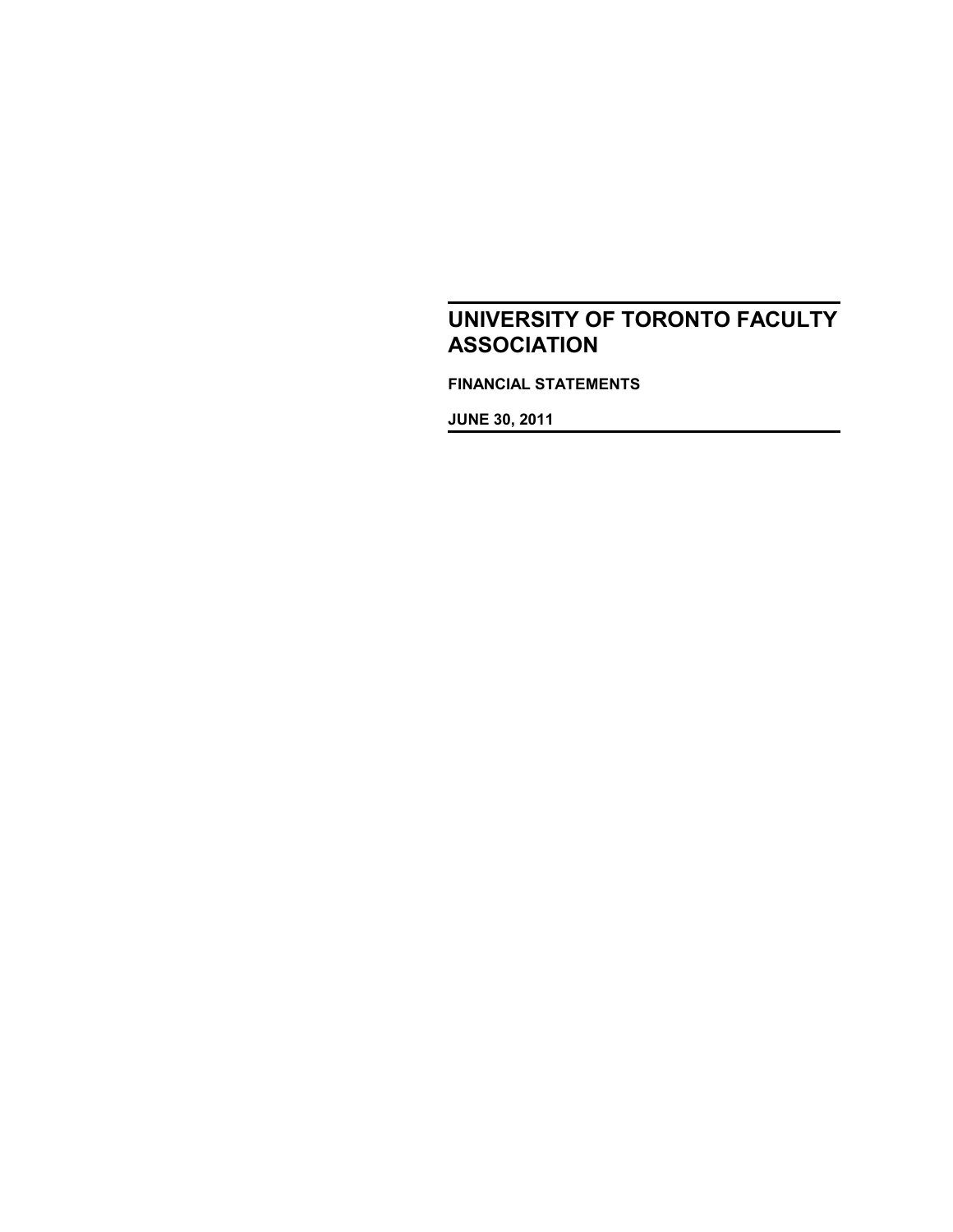#### **INDEPENDENT AUDITOR'S REPORT**

To the Members, University of Toronto Faculty Association:

#### **Report on the Financial Statements**

We have audited the accompanying financial statements of the University of Toronto Faculty Association, which comprise the balance sheet as at June 30, 2011 and the statements of changes in fund balances, operations and cash flows for the year then ended, and a summary of significant accounting policies and other explanatory information.

#### *Management's Responsibility for the Financial Statements*

Management is responsible for the preparation and fair presentation of these financial statements in accordance with Canadian generally accepted accounting principles and for such internal control as management determines is necessary to enable the preparation of financial statements that are free from material misstatement, whether due to fraud or error.

#### *Auditor's Responsibility*

Our responsibility is to express an opinion on these financial statements based on our audit. We conducted our audit in accordance with Canadian generally accepted auditing standards. Those standards require that we comply with ethical requirements and plan and perform the audit to obtain reasonable assurance about whether the financial statements are free from material misstatement.

An audit involves performing procedures to obtain audit evidence about the amounts and disclosures in the financial statements. The procedures selected depend on the auditor's judgment, including the assessment of the risks of material misstatement of the financial statements, whether due to fraud or error. In making those risk assessments, the auditor considers internal control relevant to the entity's preparation and fair presentation of the financial statements in order to design audit procedures that are appropriate in the circumstances, but not for the purpose of expressing an opinion on the effectiveness of the entity's internal control. An audit also includes evaluating the appropriateness of accounting policies used and the reasonableness of accounting estimates made by management, as well as evaluating the overall presentation of the financial statements.

We believe that the audit evidence we have obtained is sufficient and appropriate to provide a basis for our qualified audit opinion.

#### *Basis for Qualified Opinion*

In common with many not-for-profit organizations, the organization derives revenue from membership fees, the completeness of which is not susceptible of satisfactory audit verification. Accordingly, verification of this revenue was limited to the amounts recorded in the records of the organization, and we were not able to determine whether any adjustments might be necessary to membership fee revenue, excess of revenue over expenses for the year, assets and fund balances.

#### *Qualified Opinion*

In our opinion, except for the effect of adjustments, if any, which we might have determined to be necessary had we been able to satisfy ourselves concerning the completeness of membership fee revenue, the financial statements present fairly, in all material respects, the financial position of the University of Toronto Faculty Association as at June 30, 2011, and its financial performance and its cash flows for the year then ended in accordance with Canadian generally accepted accounting principles.

Cowperthwaite Mehta

Chartered Accountants Licensed Public Accountants

September 25, 2011 Toronto, Canada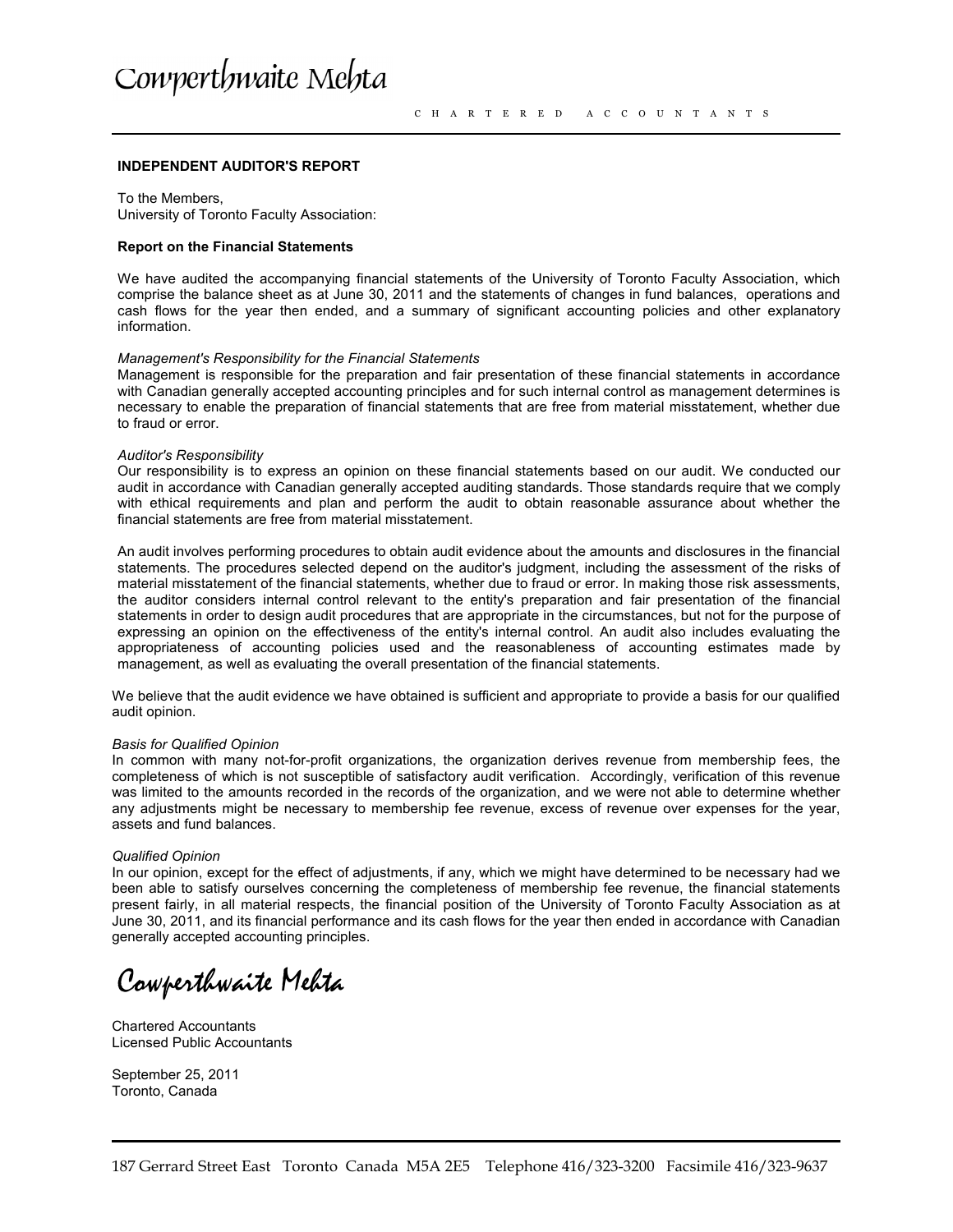### **BALANCE SHEET**

## **AS AT JUNE 30, 2011**

| AJ AT JUNE JU, ZUTT                                                                                                 | 2011                                          | 2010                                          |
|---------------------------------------------------------------------------------------------------------------------|-----------------------------------------------|-----------------------------------------------|
| <b>ASSETS</b>                                                                                                       |                                               |                                               |
| <b>Current assets</b><br>Cash (note 4)<br>Marketable securities (note 5)<br>Accounts receivable<br>Prepaid expenses | S.<br>233,422<br>2,407,890<br>13,666<br>9,124 | \$<br>203,576<br>2,203,731<br>11,903<br>7,308 |
|                                                                                                                     | 2,664,102                                     | 2,426,518                                     |
| Capital assets (note 6)                                                                                             | 59,426                                        | 73,357                                        |
|                                                                                                                     | \$2,723,528                                   | <u>\$2,499,875</u>                            |
| <b>LIABILITIES AND FUND BALANCES</b>                                                                                |                                               |                                               |
| <b>Current liabilities</b><br>Accounts payable and accrued liabilities                                              | 249,066<br>\$                                 | 264,436<br>S                                  |
| <b>Fund balances</b><br>Invested in capital assets<br>Contingency reserve (note 7)<br>Unrestricted                  | 59,426<br>750,000<br>1,665,036                | 73,357<br>750,000<br>1,412,082                |
|                                                                                                                     | 2,474,462                                     | 2,235,439                                     |
|                                                                                                                     | \$2,723,528                                   | \$2,499,875                                   |

Approved on behalf of the UTFA Council:

ac Luite

 $\hat{\mathcal{A}}$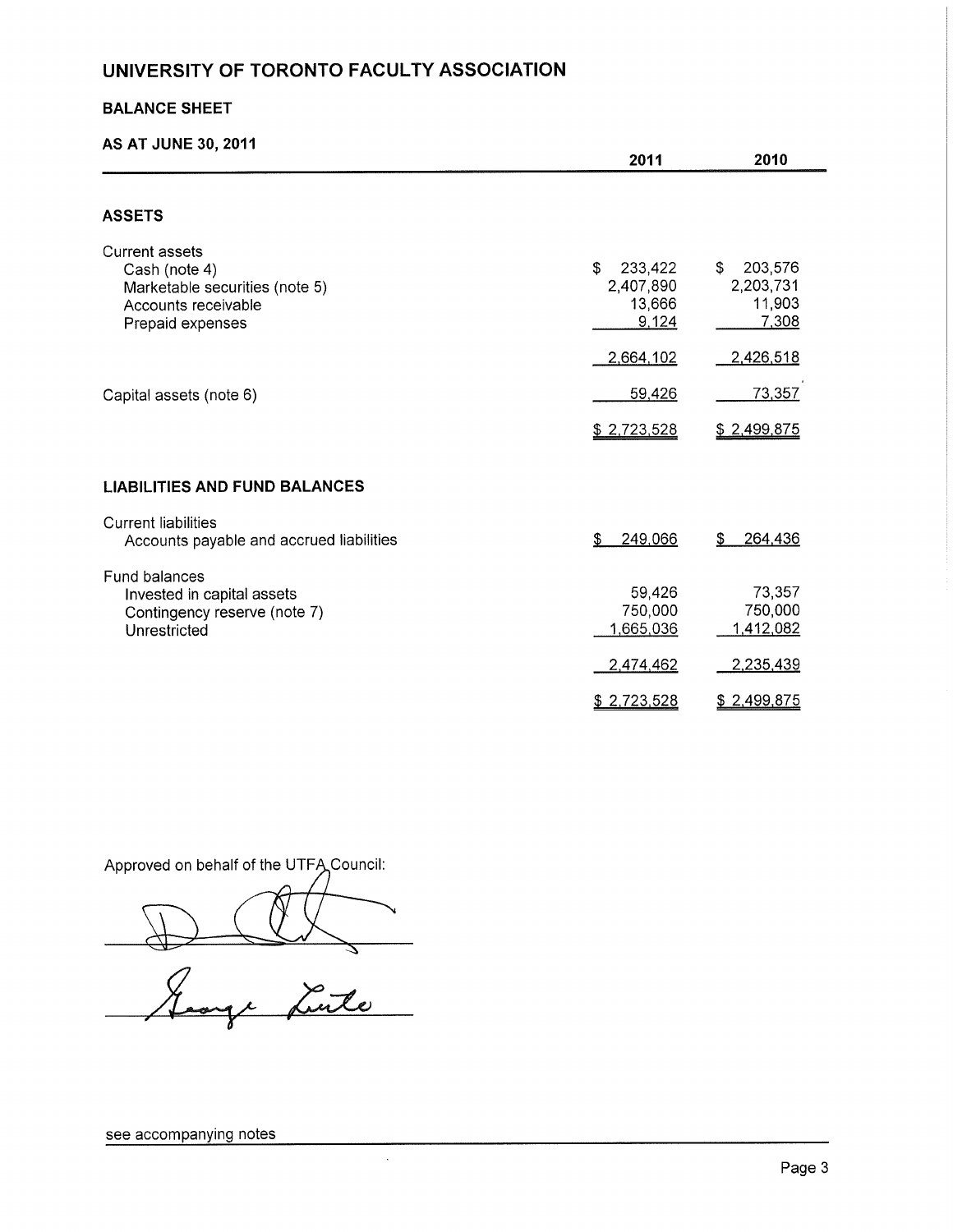# **STATEMENT OF CHANGES IN FUND BALANCES**

## **FOR THE YEAR ENDED JUNE 30, 2011**

|                                                 |                 |                               |                                    | 2011        | 2010        |  |
|-------------------------------------------------|-----------------|-------------------------------|------------------------------------|-------------|-------------|--|
|                                                 | Unrestricted    | Invested in<br>capital assets | Contingency<br>reserve<br>(note 7) | Total       | Total       |  |
| Balance, beginning of year                      | \$1,412,082     | 73,357<br>- \$                | 750,000<br>S                       | \$2,235,439 | \$2,386,748 |  |
| Excess (deficiency) of<br>revenue over expenses | 239,023         |                               |                                    | 239,023     | (151, 309)  |  |
| Purchase of capital assets                      | (33, 134)       | 33,134                        |                                    |             |             |  |
| Amortization                                    | 47,065          | (47,065)                      |                                    |             |             |  |
| Balance, end of year                            | 1,665,036<br>\$ | 59,426                        | 750,000<br>\$                      | \$2,474,462 | \$2,235,439 |  |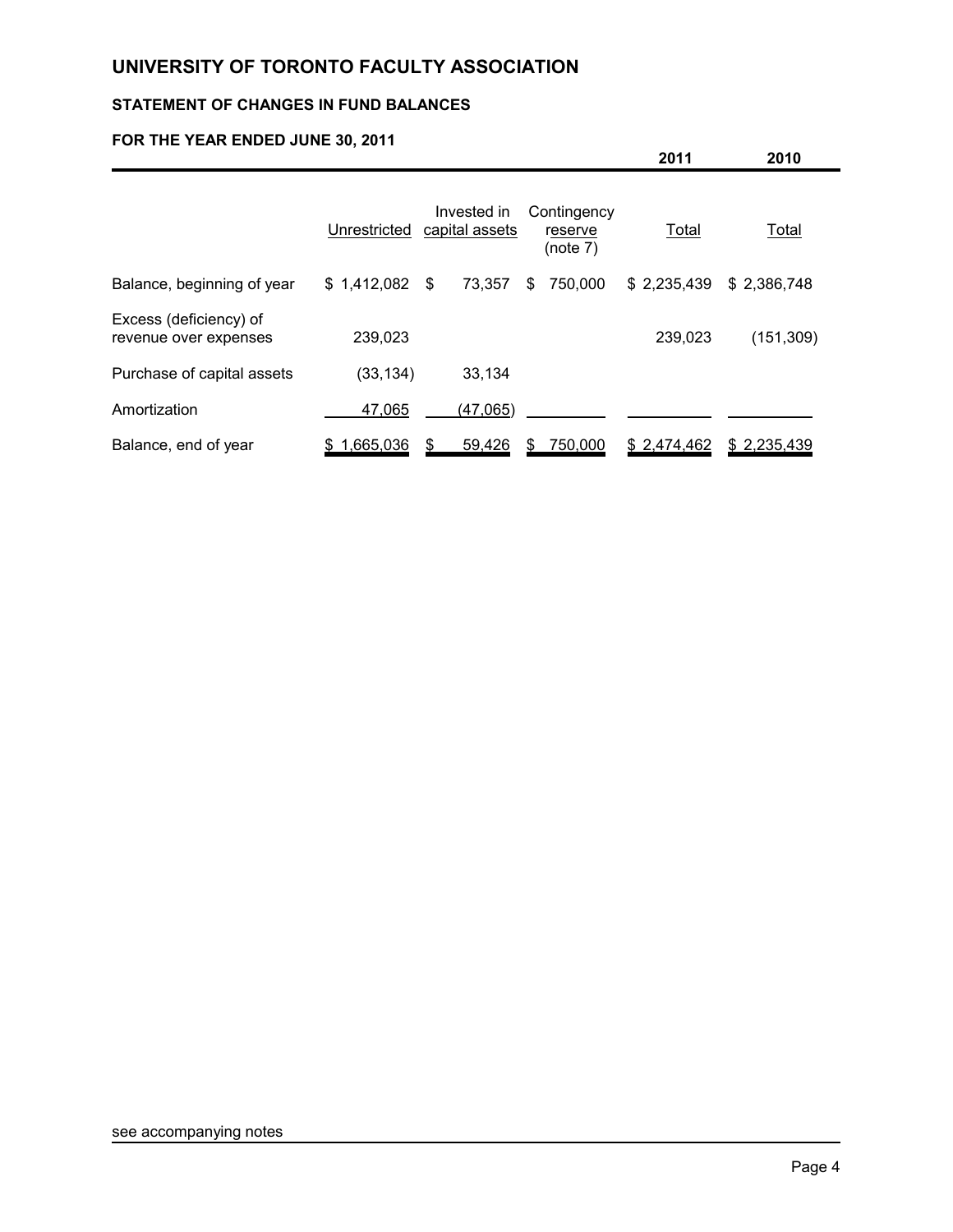# **STATEMENT OF OPERATIONS**

## **FOR THE YEAR ENDED JUNE 30, 2011**

| THE TEAR ENDED CONE OO, ZOTT                                    | 2011          | 2010             |
|-----------------------------------------------------------------|---------------|------------------|
|                                                                 |               |                  |
| <b>REVENUE</b>                                                  |               |                  |
| Membership fees (note 8)                                        | \$2,492,309   | \$2,282,174      |
| Investment income                                               | 177,768       | 62,700           |
| Operating subsidies (note 9)                                    | 66,393        | 67,033           |
|                                                                 | 2,736,470     | 2,411,907        |
| <b>EXPENSES</b>                                                 |               |                  |
| Legal, audit and consulting                                     | 786,295       | 827,063          |
| Staffing and related                                            | 666,901       | 709,247          |
| CAUT (Canadian Association of University Teachers) fees         | 366,475       | 338,755          |
| OCUFA (Ontario Confederation of University Faculty Assoc.) fees | 312,537       | 289,699          |
| Stipends                                                        | 101,122       | 98,608           |
| Rent                                                            | 59,312        | 59,312           |
| Outreach                                                        | 47,352        | 77,018           |
| Meetings, conferences and training                              | 38,717        | 39,881           |
| Office and general                                              | 34,915        | 36,215           |
| Office equipment                                                | 9,297         | 9,265            |
| Insurance                                                       | 8,592         | 8,403            |
| Committee expenses                                              | 8,442         | 18,323           |
| <b>Tuition scholarships</b>                                     | 6,406         | 4,991            |
| Library                                                         | 2,400         | 2,993            |
| Advertising and communications                                  | 819           | 2,498            |
| Donations and contributions                                     | 800           |                  |
| Amortization                                                    | 47,065        | 40,945           |
|                                                                 | 2,497,447     | 2,563,216        |
| <b>EXCESS (DEFICIENCY) OF REVENUE OVER EXPENSES</b>             |               |                  |
| <b>FOR THE YEAR</b>                                             | 239,023<br>\$ | (151, 309)<br>\$ |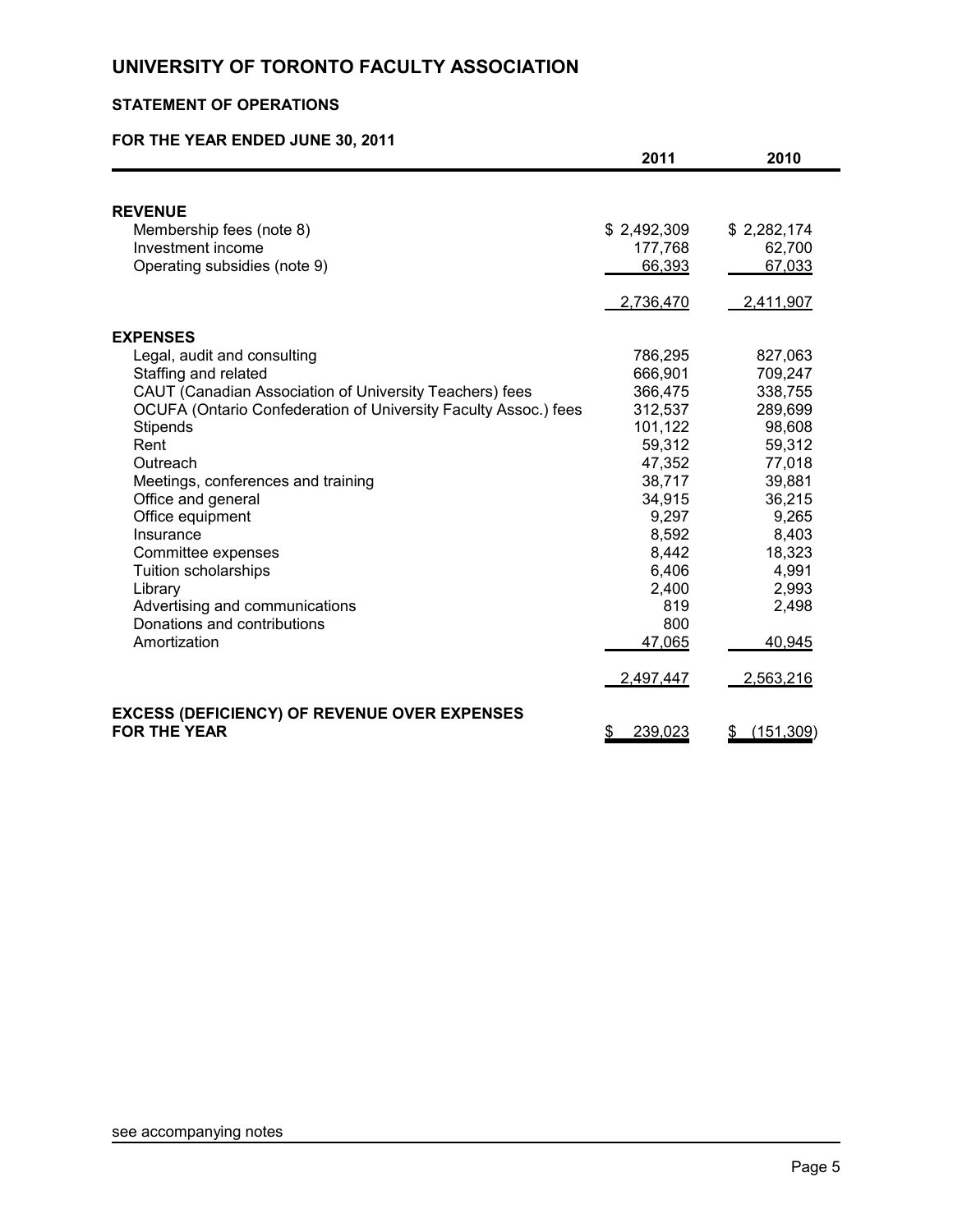# **STATEMENT OF CASH FLOWS**

## **FOR THE YEAR ENDED JUNE 30, 2011**

|                                                                 | 2011                  | 2010             |
|-----------------------------------------------------------------|-----------------------|------------------|
|                                                                 |                       |                  |
| <b>OPERATING ACTIVITIES</b>                                     |                       |                  |
| Excess (deficiency) of revenue over expenses<br>Non-cash items: | \$<br>239,023         | \$<br>(151, 309) |
| Amortization                                                    | 47,065                | 40,945           |
| Net change in non-cash working capital items (below)            | (18,949)              | 152,841          |
| Cash provided from operations                                   | 267,139               | 42,477           |
| <b>INVESTING ACTIVITIES</b>                                     |                       |                  |
| Increase in marketable securities                               | (204, 159)            | (34,046)         |
| Purchase of capital assets                                      | (33, 134)             | (6, 543)         |
| Cash used for investing activities                              | (237, 293)            | (40, 589)        |
| <b>NET CASH ACTIVITY FOR THE YEAR</b>                           | 29,846                | 1,888            |
| <b>CASH, BEGINNING OF YEAR</b>                                  | 203,576               | 201,688          |
| <b>CASH, END OF YEAR</b>                                        | 233,422               | 203,576          |
| Net change in non-cash working capital items:                   |                       |                  |
| Accounts receivable                                             | \$<br>(1,763)         | \$<br>4,072      |
| Prepaid expenses<br>Accounts payable                            | (1, 816)<br>(15, 370) | 991<br>147,778   |
|                                                                 |                       |                  |
|                                                                 | (18, 949)<br>\$       | 152,841<br>\$    |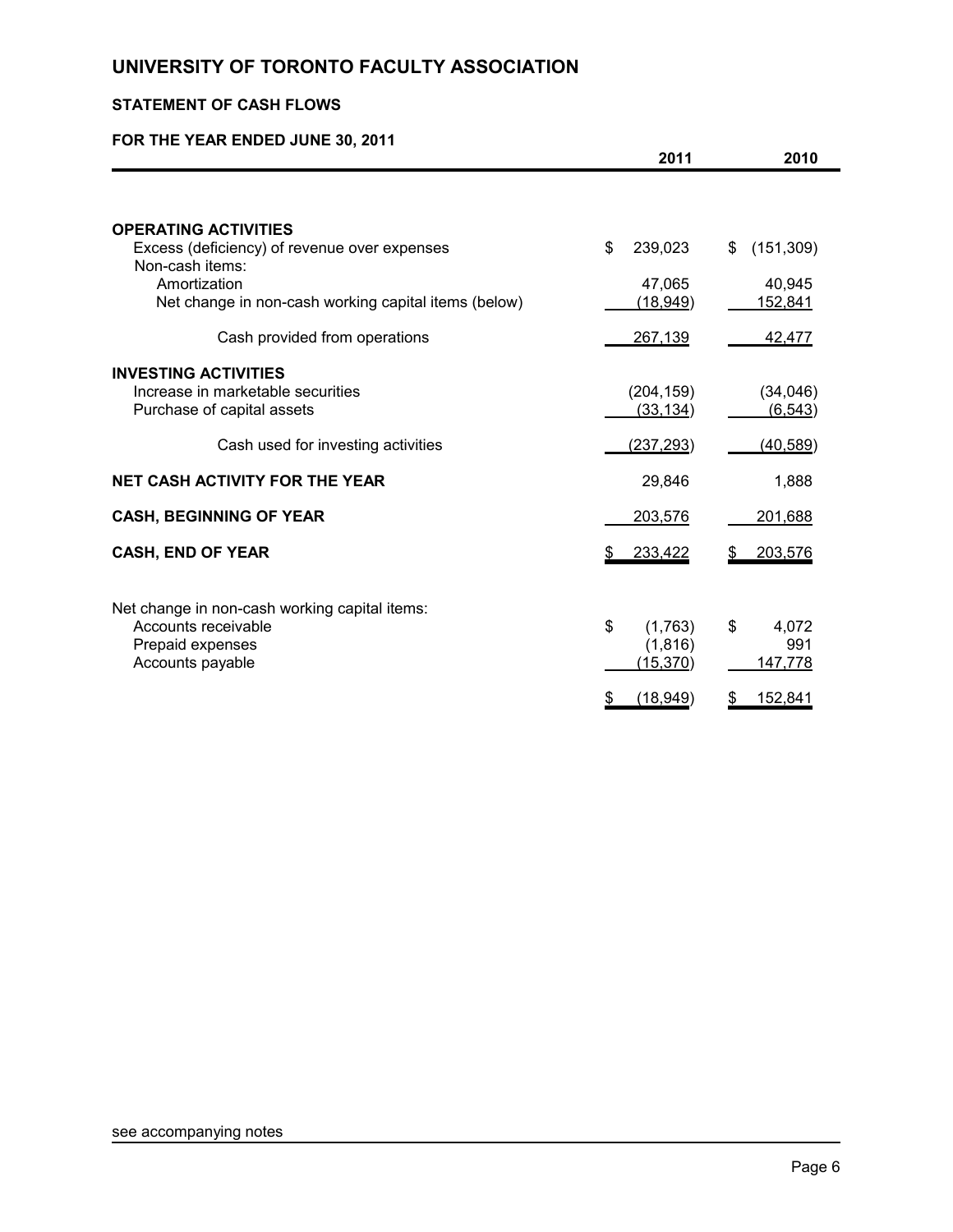### **NOTES TO THE FINANCIAL STATEMENTS**

### **JUNE 30, 2011**

### **1. THE FUND**

The University of Toronto Faculty Association (the "Association") is an unincorporated association that was formed in 1940. The purpose of the Association is to promote the welfare of current and retired faculty, librarians and research associates of the University of Toronto, the University of St. Michael's College, the University of Trinity College and Victoria University and generally to advance the interests of teachers, researchers and librarians in Canadian universities.

The affairs of the Association are managed by a Council of about 60 people, who are elected by the membership on a constituency basis for three-year terms.

The Association is exempt from income taxes under section 149(1)(l) of the Income Tax Act.

### **2. SIGNIFICANT ACCOUNTING POLICIES**

The Association follows accounting principles generally accepted in Canada in preparing its financial statements. The significant accounting policies used are as follows:

### **Marketable securities held-for-trading**

The Association has classified their marketable securities as "held-for-trading". The marketable securities are recognized at fair value based on market prices. Gains and losses from dispositions and fluctuations in market value are recognized in the statement of operations in the period in which they arise.

#### **Capital assets**

Capital assets are recorded at cost. Amortization is provided on a straight line basis over the assets' estimated useful lives as follows:

| Furniture and equipment | Straight-line over 5 years |
|-------------------------|----------------------------|
| Computer equipment      | Straight-line over 3 years |
| Leasehold improvements  | Straight-line over 5 years |

In the year of acquisition, amortization is charged at one-half the normal rates.

Capital assets are reviewed for impairment whenever events or changes in circumstances indicate that the carrying value of an asset may not be recoverable. Impairment is assessed by comparing the carrying amount of an assets with its expected future net undiscounted cash flows from use together with its residual value (net recoverable value). If such assets are considered impaired, the impairment to be recognized is measured by the amount by which the carrying amount of the assets exceed its fair value. Any impairment results in a write-down of the asset and charge to income during the year.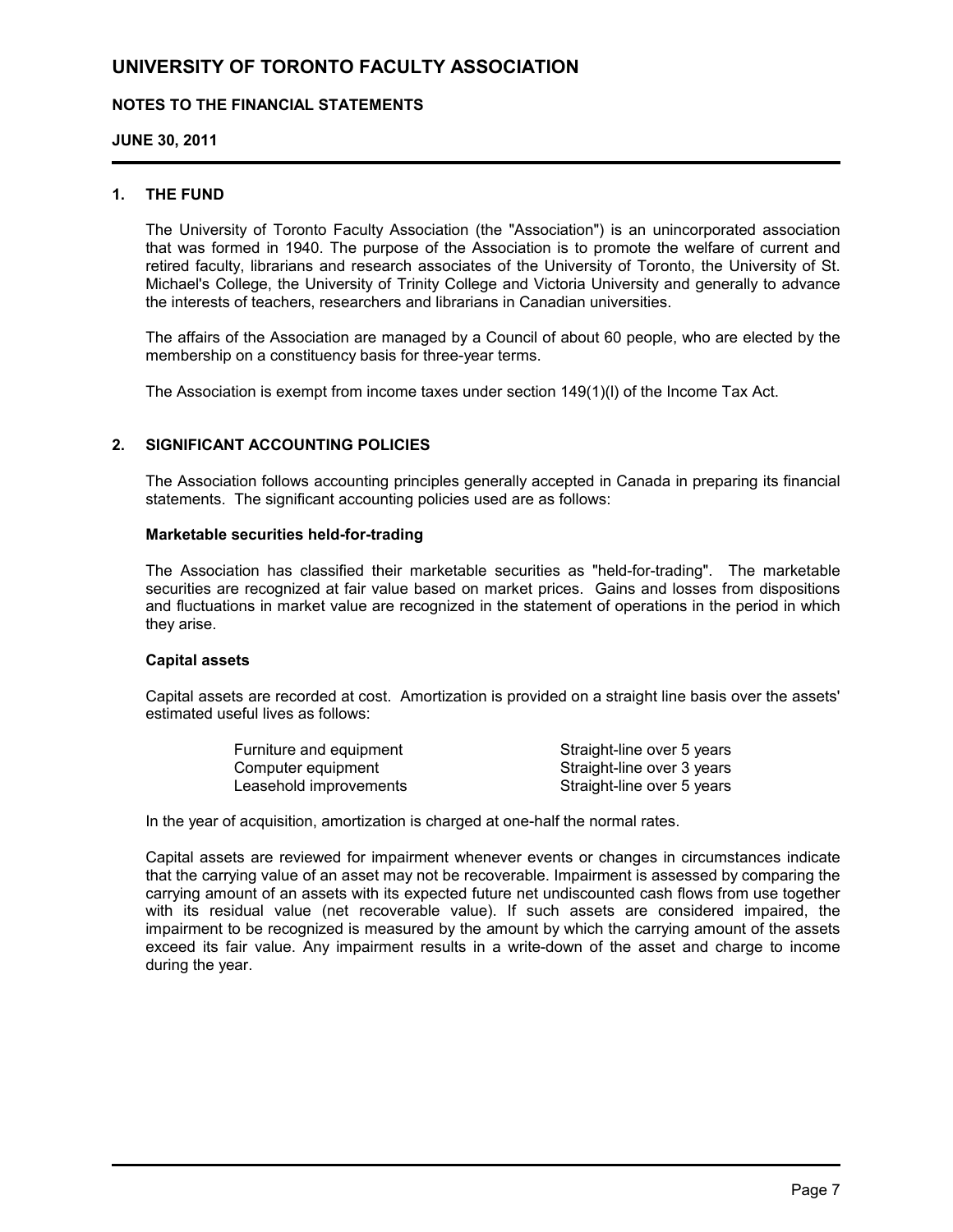### **NOTES TO THE FINANCIAL STATEMENTS**

**JUNE 30, 2011**

#### **Revenue recognition**

The Association follows the deferral method of accounting for revenue. Membership fees revenue is comprised of unrestricted contributions that are recognized as revenue when received or receivable, if the amount to be received is readily determinable and collection is reasonably assured.

Restricted contributions, if any, are recognized as revenue in the year in which the related expenses are incurred. Unspent restricted contributions are reported as deferred revenue on the statement of financial position.

Membership fees are calculated by multiplying a mill rate, as set by the organization, by the member's salary.

Operating subsidies are recognized in the period that the corresponding expense is incurred.

The change in fair value of the marketable securities for the year is included in investment income in the statement of operations. The investment income is composed of realized gains or losses for the year, unrealized gains or losses for the year, and interest and dividend income earned during the year.

#### **Expense recognition**

Expenses are recognized when incurred. The free rent is recorded at its contractual value (note 9).

### **Use of estimates**

The preparation of the financial statements in conformity with Canadian generally accepted accounting principles requires management to make estimates and assumptions that affect the reported amounts of assets and liabilities at the date of the financial statements and the reported amounts of revenue and expenses during the reporting period. Estimates are used when accounting for certain items such as asset impairments and disclosure of contingent assets and liabilities.

By their nature, these estimates are subject to measurement uncertainty and the effect on the financial statements of changes in such estimates in future periods could be significant.

### **3. FINANCIAL INSTRUMENTS AND RISKS**

### **Fair value of financial instruments**

The fair value of cash, accounts receivable, and accounts payable and accrued liabilities is approximately equal to their carrying value due to the short-term maturity of these instruments.

The fair value of marketable securities is approximated by their quoted market value.

#### **Credit and concentration risks**

A concentration of credit risk arises when a group of customers has a common economic characteristic, so their ability to meet their obligations is expected to be affected similarly by changes in economic or other conditions. For the Association, significant concentration of risk is related to the University of Toronto and its affiliated colleges which is the employer of all its members.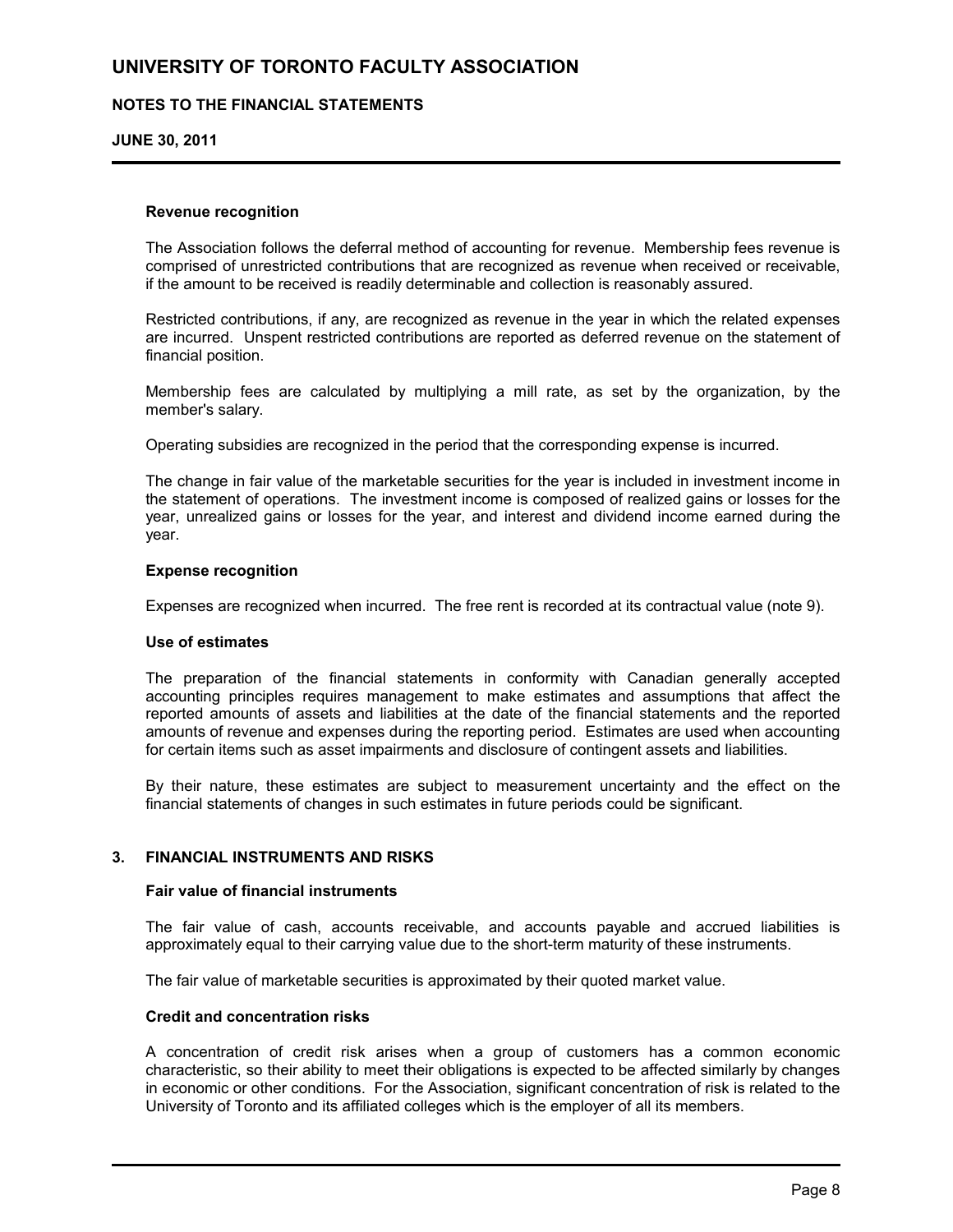### **NOTES TO THE FINANCIAL STATEMENTS**

**JUNE 30, 2011**

### **4. CASH**

Cash is composed of:

|                            | 2011         | 2010         |
|----------------------------|--------------|--------------|
| Cash in bank               | 232,492<br>S | 162,777<br>S |
| TD Waterhouse cash balance | 630          | 27,050       |
| Petty cash                 | 300          | 300          |
| Cash equivalents           |              | 13,449       |
|                            | 233,422      | 203,576      |

### **5. MARKETABLE SECURITIES**

Marketable securities, which are classified as held-for-trading and are held by TD Waterhouse, are composed of the following, at market value:

|                                                               | <u> 2011</u>                      | <u> 2010</u> |
|---------------------------------------------------------------|-----------------------------------|--------------|
| Mutual funds<br>Guaranteed investment certificate<br>Equities | \$1,356,175<br>750,000<br>301,715 | \$2,203,731  |
|                                                               | \$2,407,890                       | \$2,203,731  |

### **6. CAPITAL ASSETS**

Capital assets, recorded at cost, are as follows:

|                                               | <u>Cost</u>             | Accumulated<br>Amortization | 2011                   |     | 2010             |
|-----------------------------------------------|-------------------------|-----------------------------|------------------------|-----|------------------|
| Furniture and equipment<br>Computer equipment | \$<br>107,821<br>31,090 | \$<br>83,121<br>7,363       | \$<br>24.700<br>23,727 | \$. | 27,540<br>13,880 |
|                                               | 138,911                 | 90,484                      | 48,427                 |     | 41,420           |
| Leasehold improvements                        |                         |                             | 10,999                 |     | 31,937           |
|                                               |                         |                             | 59,426                 |     | <u>73,357</u>    |

Accumulated

### **7. CONTINGENCY RESERVE**

The Association's Council has restricted \$750,000 of its net assets to be held as a reserve for salary, benefits and pension negotiations, major grievances, academic freedom and other contingencies. This internally-restricted amount is not available for other purposes without the approval of the Council.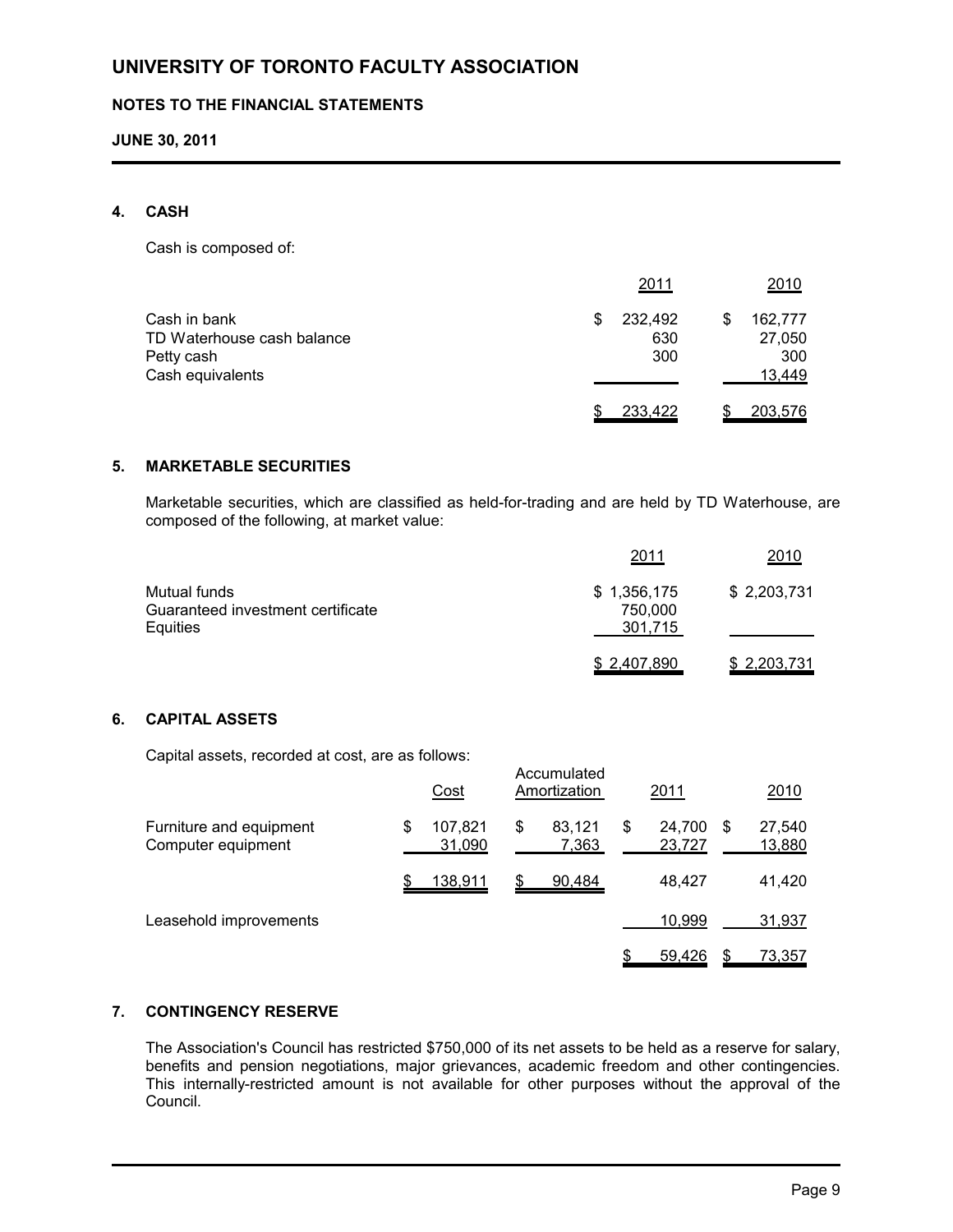### **NOTES TO THE FINANCIAL STATEMENTS**

**JUNE 30, 2011**

### **8. MEMBERSHIP FEES**

Membership fees are from the following sources:

|                                     | -- - -      | $-0.0$      |
|-------------------------------------|-------------|-------------|
| University of Toronto               | \$2,442,035 | \$2,249,895 |
| Retired members                     | 21,400      | 11,253      |
| University of Victoria College      | 15.955      | 13,699      |
| University of St. Michael's College | 8.819       | 3.400       |
| University of Trinity College       | 4,100       | 3,927       |
|                                     | \$2,492,309 | \$2,282,174 |

2011 2010

### **9. OPERATING SUBSIDIES**

Under an agreement, the University of Toronto provides the Association with various services, the most significant of which are free rent and a telephone line subsidy. The market value of the rent and telephone line have been recorded as expenses and corresponding subsidies in the statement of operations.

In addition, the Association has an agreement with the University of Toronto for the university administration staff to provide for teaching release times equivalent to 2.5 full time employees ("FTE") (2.5 FTE in 2010). For the year ended June 30, 2011, the release times were as follows:

|                                                  | 2011       | 2010 |
|--------------------------------------------------|------------|------|
|                                                  | <b>FTE</b> | FTE  |
| President                                        | 1.0        | 1.0  |
| Vice President - Grievances                      | 0.4        | 0.5  |
| Vice President - Salary, Benefits and Pension    | 0.4        | 0.4  |
| Vice President - University and External affairs | 0.1        | 0.1  |
| Treasurer                                        | 0.1        | 0.1  |
| <b>Chair - Appointments Committee</b>            | 0.1        | 0.1  |
| <b>Chair - Equity Committee</b>                  | 0.1        | 0.1  |
| <b>Chair - Librarians Committee</b>              | 0.1        | 0.1  |
| <b>Chair - Teaching Stream Committee</b>         | 0.1        | 0.1  |
| Chair - Membership                               | 0.1        |      |
|                                                  | 2.5        | 2.5  |

The value of these salaries and benefits paid by the University of Toronto is not reflected in the financial statements.